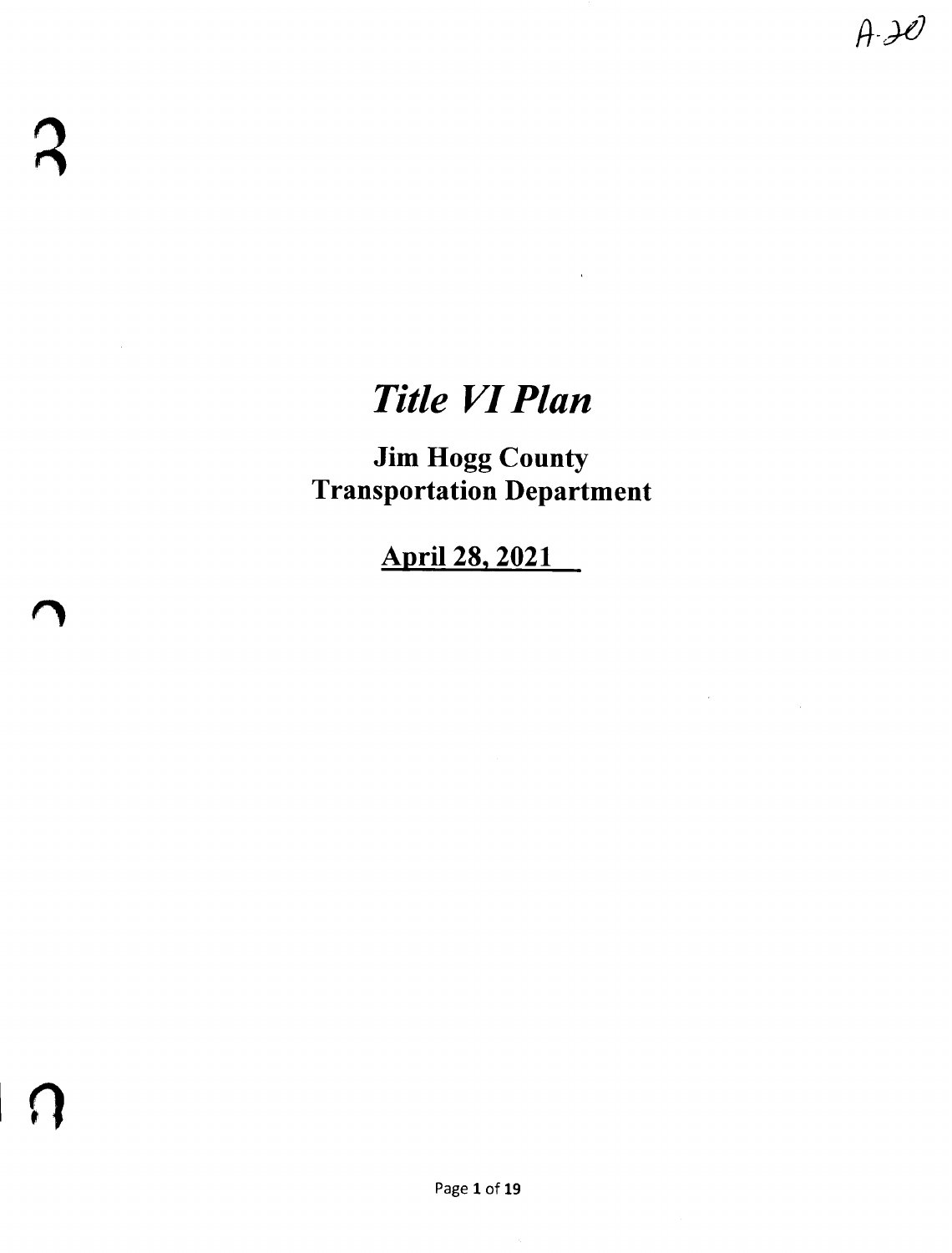#### **Title VI Plan Table of Contents**

8

**C** 

#### The **Jim Hogg County Transportation Department** Title VI plan includes the following elements:

- 1. Plan Approval and Revision Log
- 2. Description of Service
- 3. Policy Statement
- 4. Notice to the Public
- 5. Complaint Procedure
- 6. Complaint Form
- 7. List of transit related Title VI Investigations, Complaints and Lawsuits
- 8. Public Participation Plan
- 9. Language Assistance Plan
- 10. Minority Representation Table and Description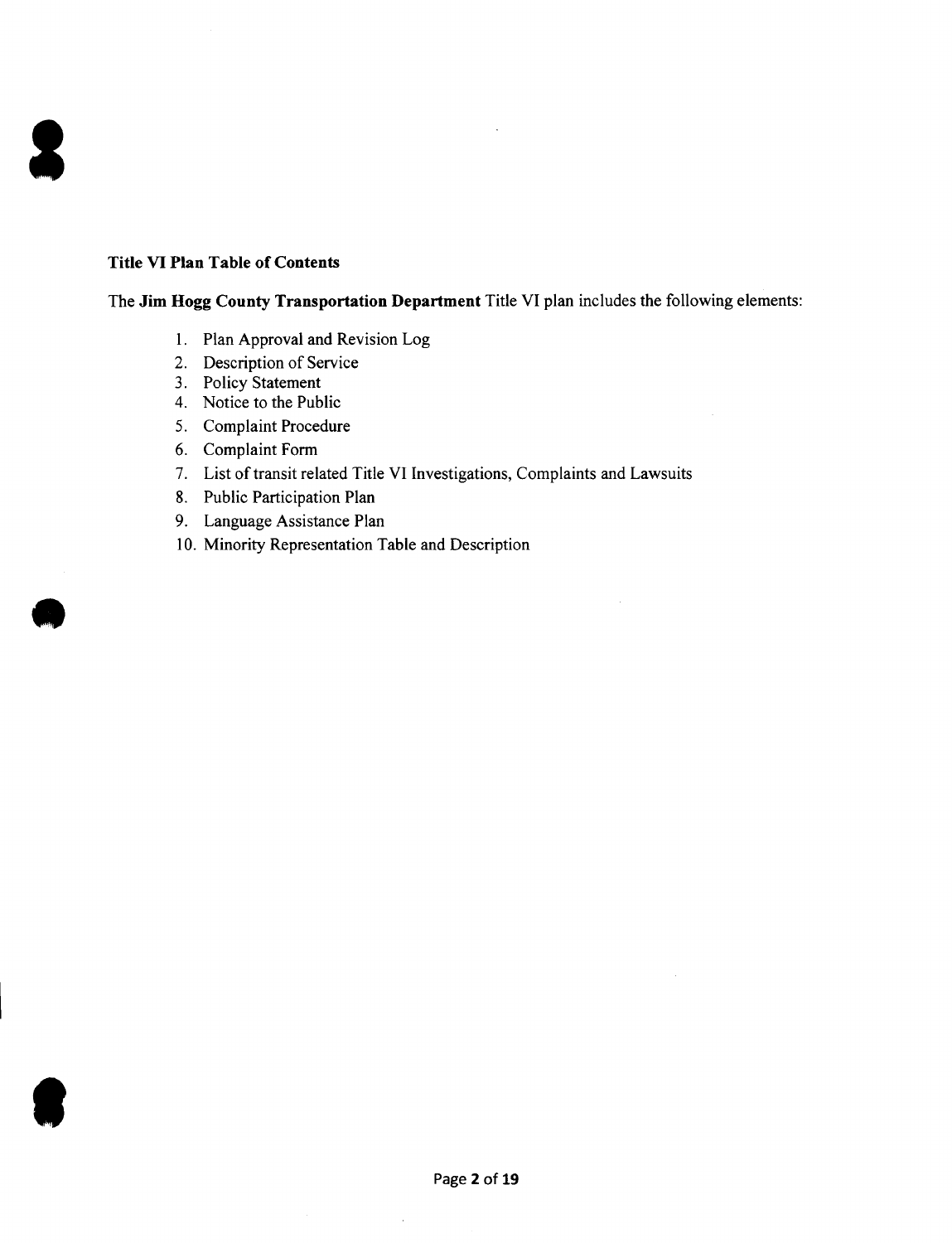

#### Section 1: Title VI Plan Approval

Title VI Plan April 28, 2020 Adopted on:

Adopted by: Jim Hogg County Commissioners' Court

Jim Hogg County Commissioners' Court Certificates of True Copy

Jim Hogg County Transportation Department Organization Name

<u>c'Auer</u> Signaty

J.C. Guerra Printed Name

Jim Hogg County Judge Title

April 28, 2021

Date

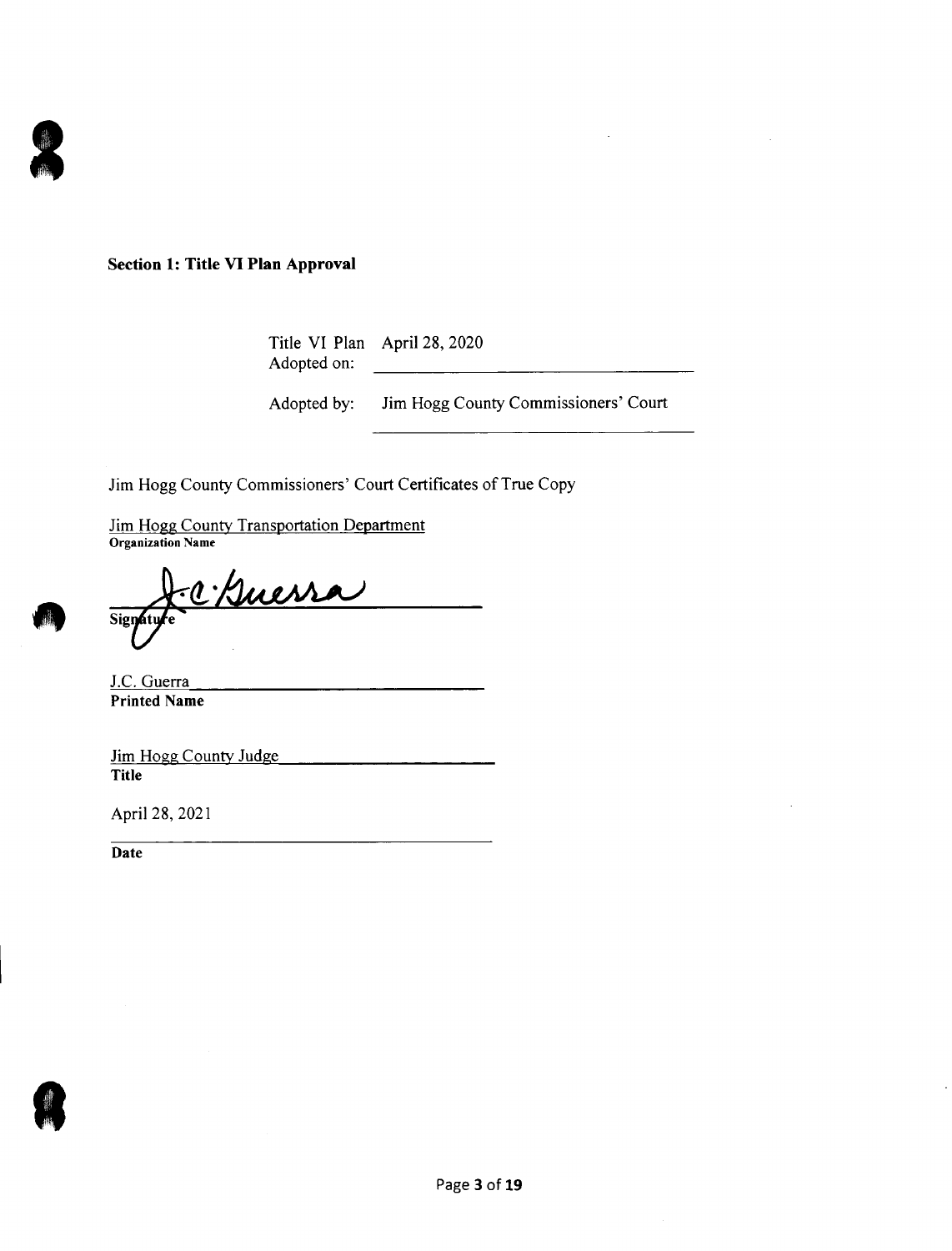## Title VI Plan Revision Log

| Date | <b>Section Revised</b> | <b>Summary of Revisions</b> |  |  |  |
|------|------------------------|-----------------------------|--|--|--|
|      |                        |                             |  |  |  |
|      |                        |                             |  |  |  |
|      |                        |                             |  |  |  |
|      |                        |                             |  |  |  |
|      |                        |                             |  |  |  |
|      |                        |                             |  |  |  |
|      |                        |                             |  |  |  |

## Section 2: Description of Organization and Service Provided

## *Within this section please include:*

- *1. A general introduction/summary of your organization*
- *2. The type 0/service you provide; such asfixed-route, deviated route, or demand response service*
- *3. The number of transit-related employees and the number of revenue service vehicles*
- *4. The area where service* is *provided; include a service area map, if available.*

Jim Hogg County Transportation Department provides Demand Response service under the rural Transportation program. This service is a curb to curb service. It picks up clients at their home in

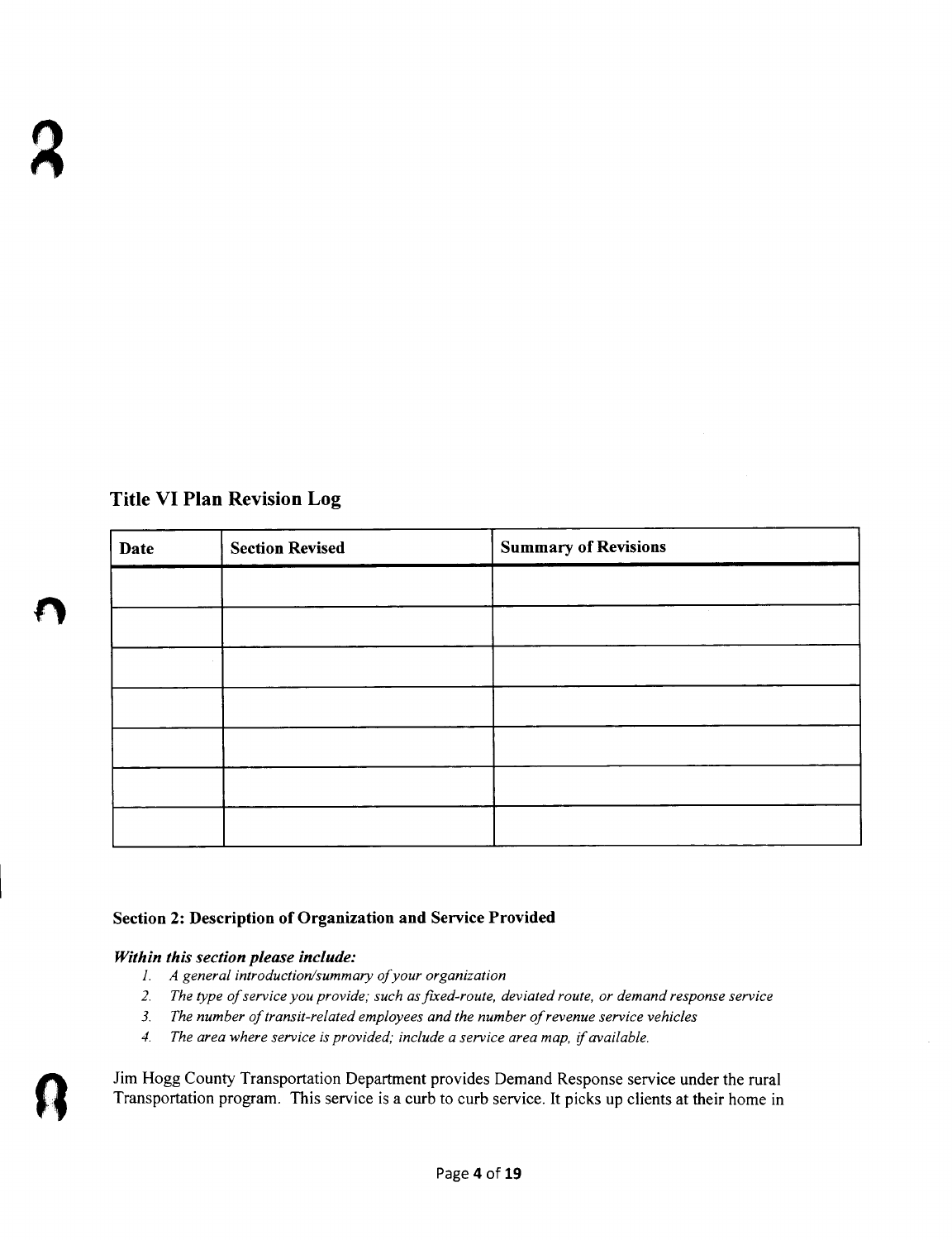**P** 

Hebbronville, Texas (Jim Hogg County) and transports them to Laredo, Texas (Webb County). Clients are then dropped off to their desired locations. Such as doctors' optometrist, dental appointments, pharmacy, social service and shopping needs. This service is provided three times per week Monday, Wednesday and Friday from 8 A.M to 4:00 P.M.

The transportation department is located on the Jim Hogg County grounds and is run by four employees. The transportation director, bus driver, and two clerks that are in charge of scheduling. Jim Hogg County Has two transportation vehicles.

## Section 3: Title VI Policy Statement

## Policy Statement

The Jim Hogg County Transportation Department, as a recipient of Federal Transit Administration (FTA) grant dollars either directly from FTA or through the Texas Department of Transportation (TxDOT), will comply with the Title VI of the Civil Rights Act of 1964 (42 U.S.C. 2000d), the U.S. Department of Transportation implementing regulations, FTA Circular 4702.1B, and TxDOT PTN requirements as specified in Master Grant Agreement, and State Management Plan.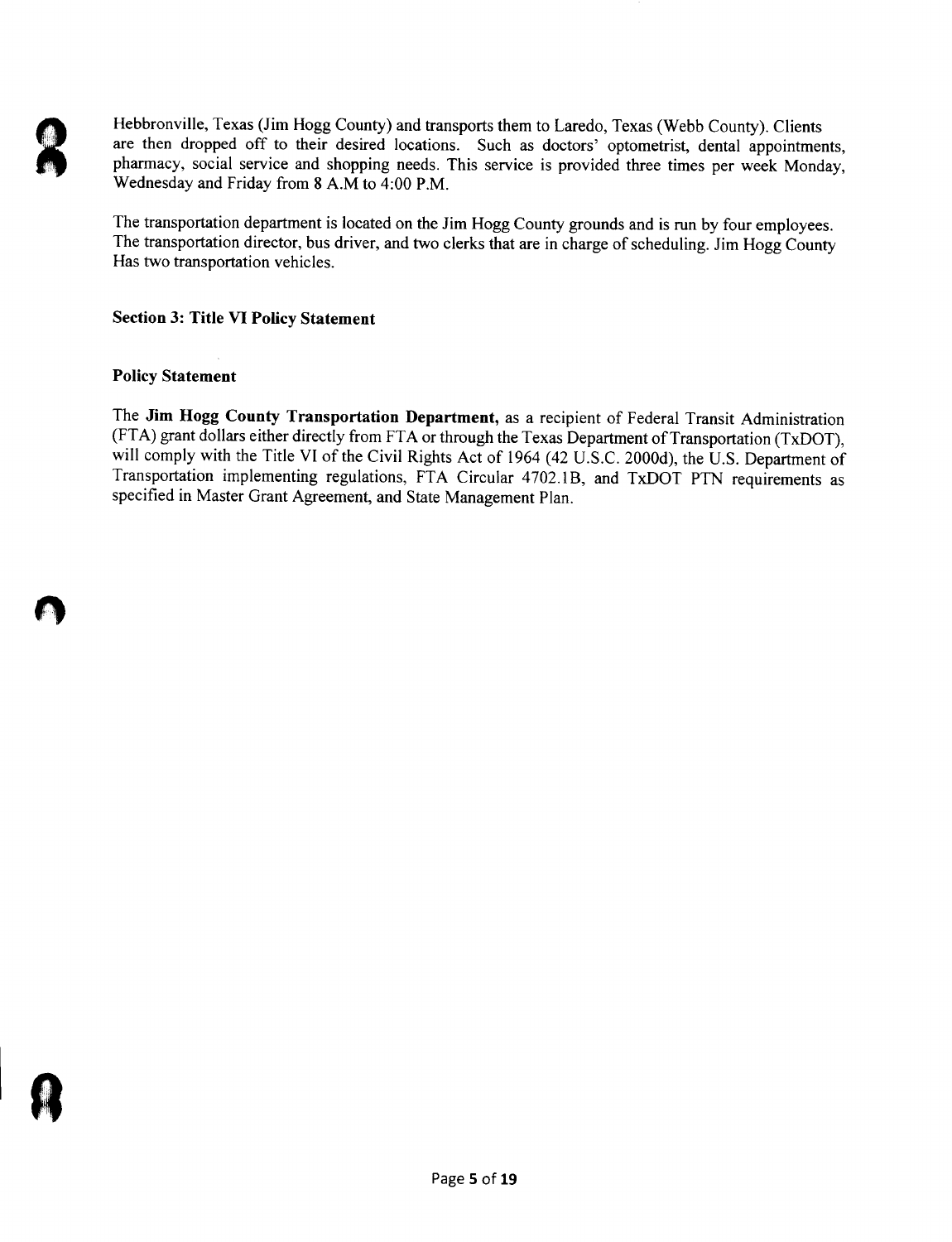## TITLE VI Notice to the Public

The Jim Hogg County Transportation Department Notice to the Public is as follows:

| <b>Notifying the Public of Rights Under Title VI</b> |                                                                                                                                                                                                                                                                                                                                                                                                   |  |  |  |  |  |  |
|------------------------------------------------------|---------------------------------------------------------------------------------------------------------------------------------------------------------------------------------------------------------------------------------------------------------------------------------------------------------------------------------------------------------------------------------------------------|--|--|--|--|--|--|
| <b>Jim Hogg County Transportation Department</b>     |                                                                                                                                                                                                                                                                                                                                                                                                   |  |  |  |  |  |  |
| ✓                                                    | The Jim Hogg Transportation Department operates its programs and services without<br>regard to race, color, and national origin in accordance with Title VI of the Civil Rights<br>Any person who believes she or he has been aggrieved by any unlawful<br>Act.<br>discriminatory practice under Title VI may file a complaint with the Jim Hogg<br><b>Transportation Department.</b>             |  |  |  |  |  |  |
| ✓                                                    | For more information on the <b>Jim Hogg Transportation Department</b> civil rights program,<br>the procedures to file a complaint, or to file a complaint contact at $(361)527-5835$ ,<br>www.co.jim-hogg.tx.us, email petra.garcia@co.jim-hogg.tx.us. ; or<br>visit<br>our<br>administrative office at 209 N. Oak, Hebbronville, TX 78361. For more information, visit<br>www.co.jim-hogg.tx.us. |  |  |  |  |  |  |
| ✓                                                    | A complaint may also be filed directly with the:                                                                                                                                                                                                                                                                                                                                                  |  |  |  |  |  |  |
|                                                      | Texas Department of Transportation, Attn: TXDOT-PTN, 125 E. 11 <sup>th</sup> Street, Austin, TX<br>78701-2483, or                                                                                                                                                                                                                                                                                 |  |  |  |  |  |  |
|                                                      | Federal Transit Administration, Office of Civil Rights, Attention: Title VI Program<br>Coordinator, East Building, 5th Floor-TCR, 1200 New Jersey Ave., SE Washington, DC,<br>20590.                                                                                                                                                                                                              |  |  |  |  |  |  |
|                                                      | If information is needed in another language, contact 361-527-5835<br>Para mas enformacion en otro idioma, llame este numero, 361-527-5835                                                                                                                                                                                                                                                        |  |  |  |  |  |  |

## Notificaci6n al Publico de Derechos bajo el Titulo VI

#### Del Departamento de Transporte del Condado de Jim Hogg EI Departamento de Transporte

Jim Hogg Departamento de Transporte opera sus programas y servicios sin distincion de raza, el color y el origen nacional de acuerdo con el Titulo VI de la Ley de Derechos Civiles. Cualquier persona que crea que ha sido agraviada por cualquier practica discriminatoria ilegal bajo el Titulo VI puede presentar una queja ante el Departamento de Transporte de Jim Hogg.

Para obtener más información sobre el programa de derechos civiles del Departamento de Transporte de el Condado de Jim Hogg, los procedimientos para presentar una queja, 0 para presentar una queja llame al (361) -527-5835, www.co.jim-hogg.tx.us correo electrónico petra.garcia@co.jim-hogg.tx.us. ; o visite nuestra oficina administrativa en 209 N. Oak, Hebbronville, TX,78361. Para obtener más información, visite www.co.jimhogg.tx.us.

Una queja tambien se puede presentar directamente ante el: Departamento de Transporte de Texas, Attn: TxDOT-PTN, 125 E. 11th Street, Austin, TX 78701-2483, Oficina de Administración Federal de Tránsito, Oficina de derechos civiles,, Atenion Coodinador del Titulo VI, Edificio este, Quinto Piso. Administracion Federal de Tránsito, Oficina de Derechos Civiles, Atención: Coordinador del Programa Título VI, Edificio Este, 5th Floor-TCR, 1200 New Jersey Ave., SE Washington, DC, 20590. Para mas enformacion en otro idioma,llame este numero, 361-527-5835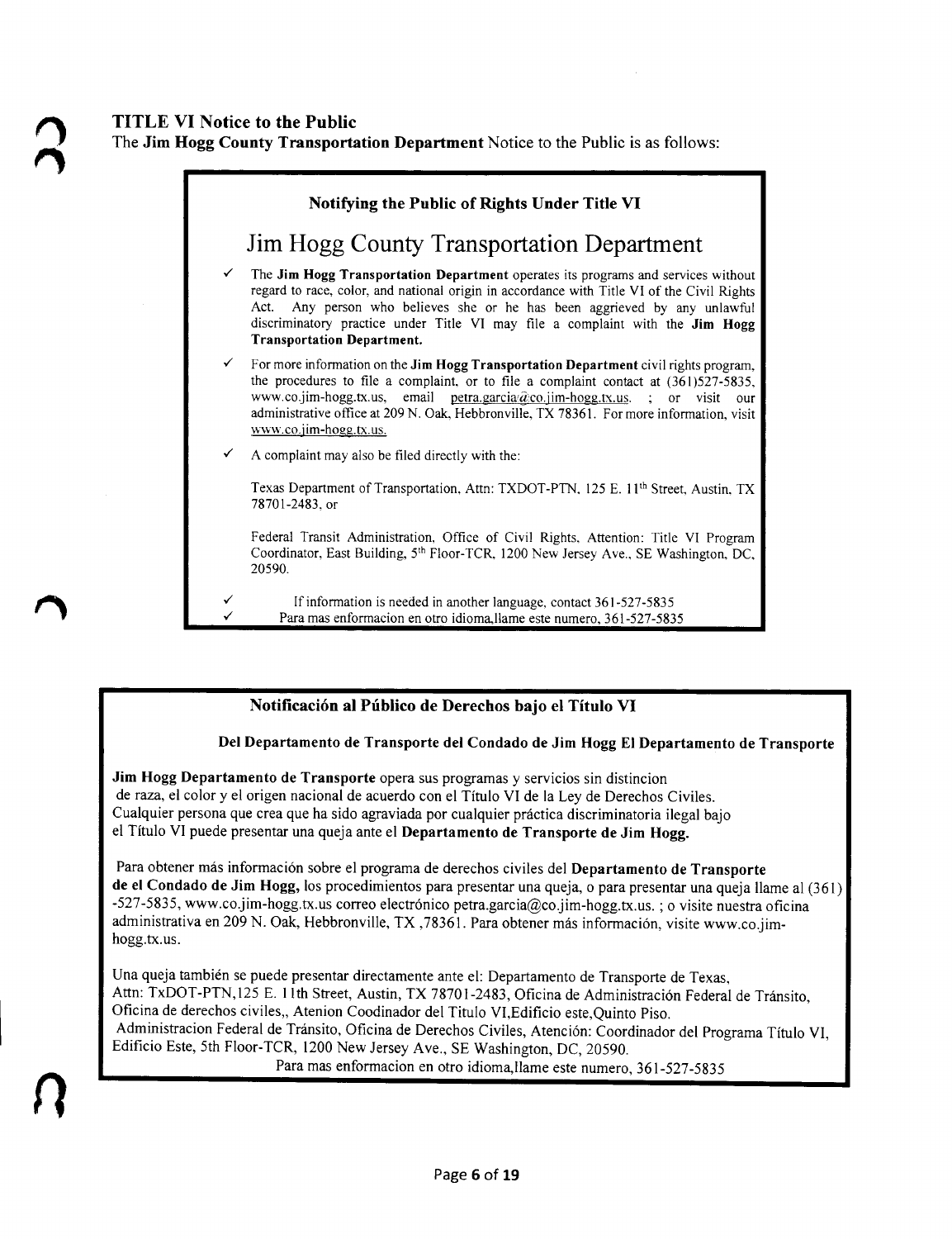The Jim Hogg County Transportation Department Notice to the Public is posted in the following locations: *(check all that apply)*

- X Agency website www.co.jim-hogg.tx.us
- [J Public office
- X Reception areas
- X Meeting rooms
- <sup>1</sup> Inside vehicles
- Rider Guides/Schedules
- $\Box$  Transit shelters and stations
- [J Other, -------------------------------

## Title VI Complaint Procedure

The Jim Hogg Transportation Department Title VI Complaint Procedure is made available in the following locations:*(check all that apply)*

- X Agency website www.co.jim-hogg.tx.us
- $\Box$  Hard copy in the central office (insert office address)
- $\Box$  Available in appropriate languages for LEP populations, meeting the Safe Harbor Threshold.<br> $\Box$  Other.
- o Other, ------------------------------

Any person who believes she or he has been discriminated against on the basis of race, color, or national origin by the Jim Hogg Transportation Department may file a Title VI complaint by completing and submitting the agency's Title VI Complaint Form. Complaint forms can be found at: www.co.jimhogg.tx.us or requested at: 209 N. Oak, Hebbronville, TX 78361

The Jim Hogg County Transportation Department investigates complaints received no more than 180 days after the alleged incident. The Jim Hogg County Transportation Department will process complaints that are complete.

Once the complaint is received, the Jim Hogg County Transportation Department will review it to determine if our office has jurisdiction. (A copy of each Title VI complaint received will be forwarded to TxDOT Public Transportation Coordinator within ten (10) calendar days of receipt.) The complainant will receive an acknowledgement letter informing her/him whether the complaint will be investigated by our office.

The Jim Hogg County Transportation Department has 90 days to investigate the complaint. If more information is needed to resolve the case, the city may contact the complainant.

The complainant has 21 business days from the date of the letter to send requested information to the investigator assigned to the case.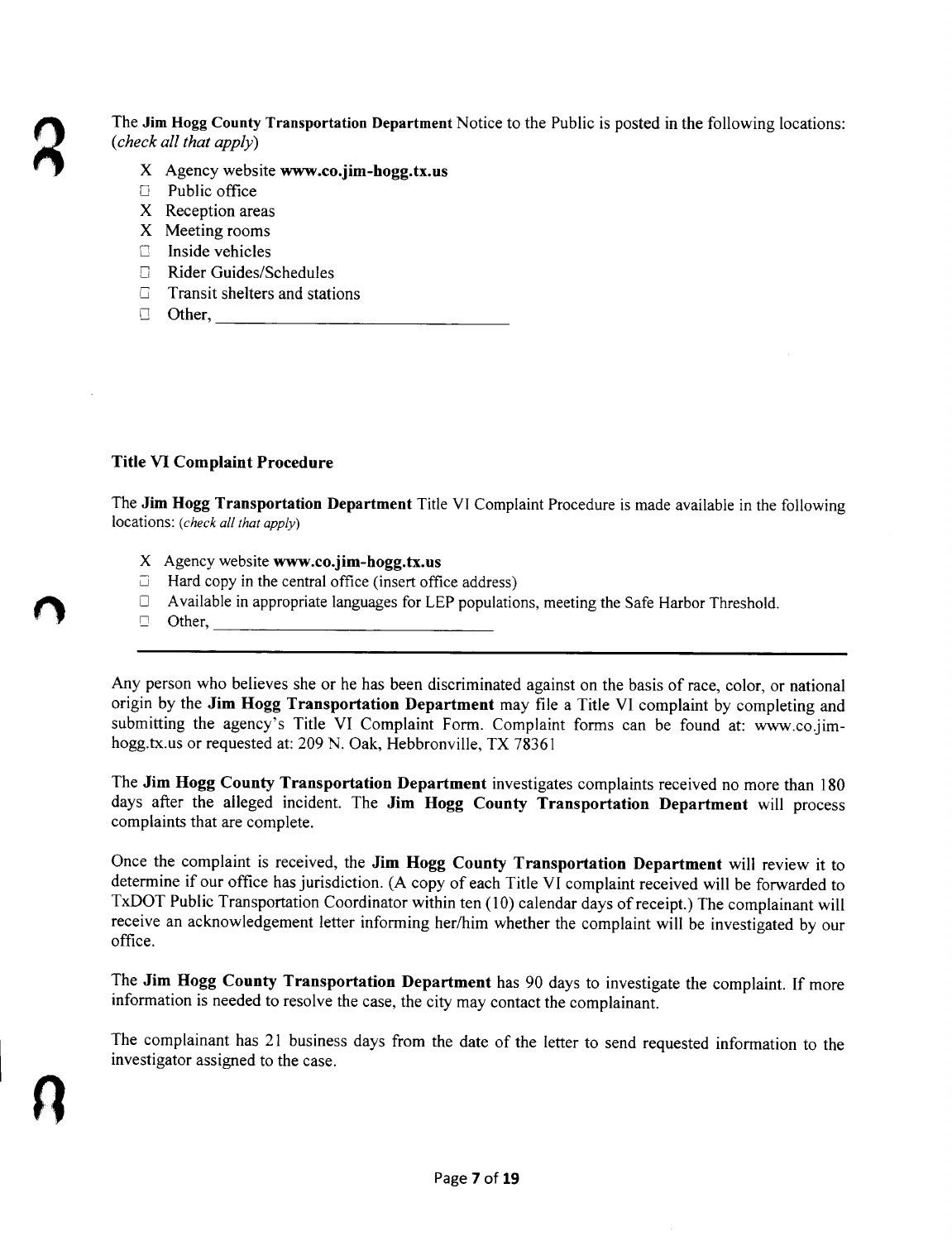If the investigator is not contacted by the complainant or does not receive the additional information within 21 business days, the city can administratively close the case. A case can be administratively closed also if the complainant no longer wishes to pursue their case.

After the investigator reviews the complaint, she/he will issue one of two (2) letters to the complainant: a closure letter or a letter of finding (LOF).

- $\checkmark$  A closure letter summarizes the allegations and states that there was not a Title VI violation and that the case will be closed.
- $\checkmark$  A letter of finding (LOF) summarizes the allegations and the interviews regarding the alleged incident, and explains whether any disciplinary action, additional training of the staff member, or other action will occur.

If the complainant wishes to appeal the decision, she/he has 30 days after the date of the letter or the LOF to do so.

A person may also file a complaint directly with the: Texas Department of Transportation, Attn: TxDOT-PTN, 125 E. 11th Street, Austin, TX 78701-2483, or Federal Transit Administration, Office of Civil Rights, Attention: Title VI Program Coordinator, East Building, 5th Floor-TCR, 1200 New Jersey Ave., SE Washington, DC, 20590.

If information is needed in another language, then contact 361-527-5835. Para mas información en otro idioma, llame a este numero (361)-527-5835.

**El Departamento de Transporte del Condado de Jim** Hogg tiene 90 dias para investigar la queja. Si se necesita más información para resolver el caso, la condado puede ponerse en contacto con el denunciante.

El reclamante tiene 21 días hábiles a partir de la fecha de la carta para enviar la información solicitada al investigador asignado al caso.

Si el investigador no es contactado por el reclamante o no recibe la información adicional dentro de los 21 dias habiles, la condado puede cerrar administrativamente el caso.

Un caso puede cerrarse administrativamente tambien si el reclamante ya no desea continuar con su caso.

Después de que el investigador revise la queja, emitirá una de dos (2) cartas al reclamante: una carta de cierre o una carta de hallazgo (LOF).

Una carta de cierre resume las alegaciones y afirma que no hubo una violación del Título VI y que el caso se cerrara. Una carta de hallazgo (LOF) resume las acusaciones y las entrevistas sobre el presunto incidente.

Si el reclamante desea apelar la decisión, tiene 30 días después de la fecha de la carta o la LOF para hacerlo.

Una persona tambien puede presentar una queja directamente ante el Departamento de Transporte de Texas, Attn: TxDOT-PTN, 125 E. 11th Street, Austin, TX 78701-2483, 0 Administraci6n Federal de Tránsito, Oficina de Derechos Civiles, Atención: Coordinador del Programa Título VI, Edificio Este, 5th Floor-TCR, 1200 New Jersey Ave., SE Washington, DC, 20590.

Para mas información en otro idioma, llame a este numero (361)-527-5835.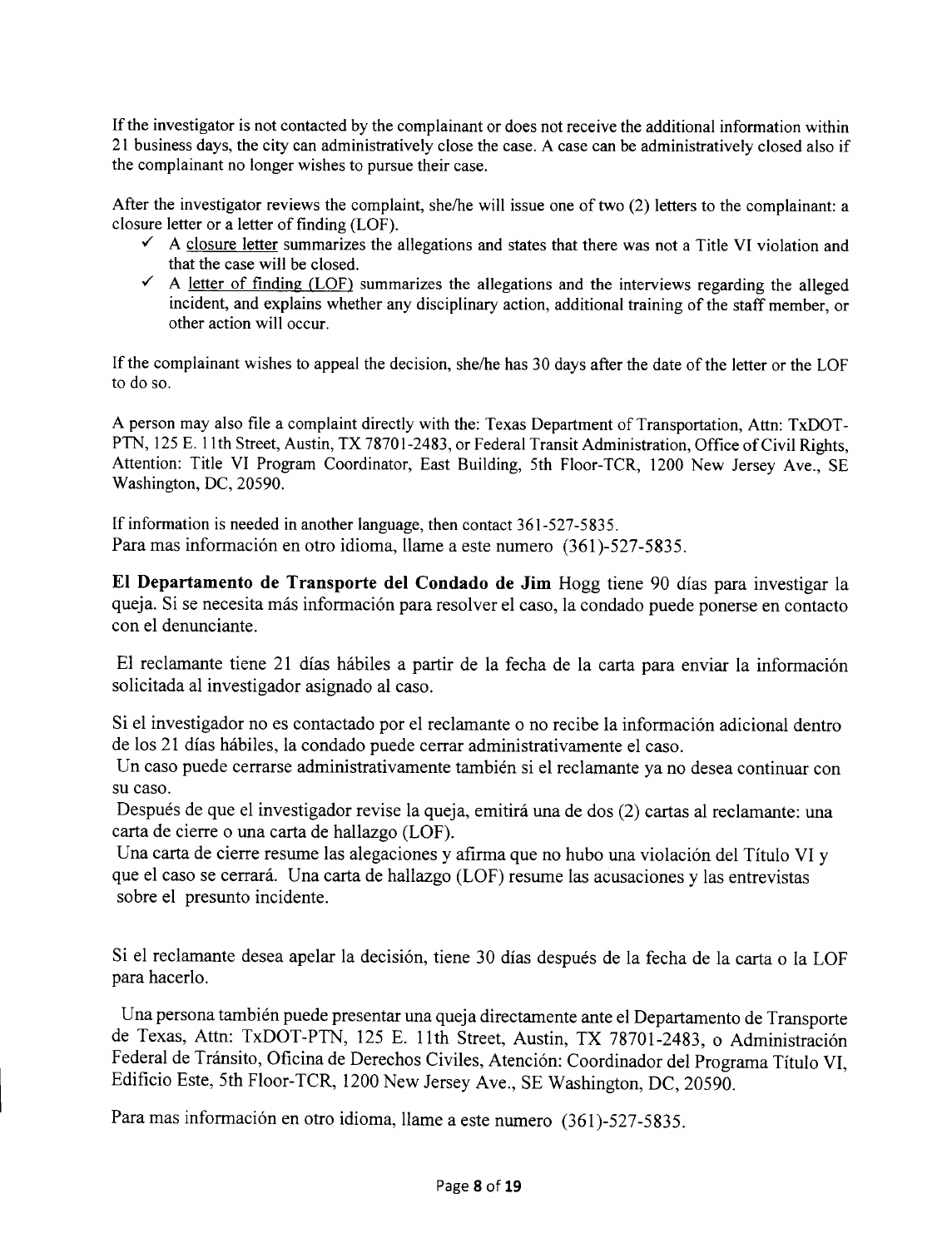## Title VI Complaint Form

The Jim Hogg County Transportation Department Title VI Complaint Procedure is made available in the following locations: *(check all that apply)*

- X Agency website
- X Hard copy in the central office
- X Available in appropriate languages for LEP populations, meeting the Safe Harbor Threshold.
- D Other, \_

8

**•** 

**B** 

| Name:                                                                                                                                                                                                                                                                                                                                                                   |             |                    |        |                |
|-------------------------------------------------------------------------------------------------------------------------------------------------------------------------------------------------------------------------------------------------------------------------------------------------------------------------------------------------------------------------|-------------|--------------------|--------|----------------|
| Address:                                                                                                                                                                                                                                                                                                                                                                |             |                    |        |                |
| Telephone (Home):                                                                                                                                                                                                                                                                                                                                                       |             |                    |        |                |
| Email Address:                                                                                                                                                                                                                                                                                                                                                          |             |                    |        |                |
| Accessible Format Requirements?                                                                                                                                                                                                                                                                                                                                         | Large Print | Audio Tape         |        |                |
|                                                                                                                                                                                                                                                                                                                                                                         | <b>TDD</b>  |                    | Other  |                |
|                                                                                                                                                                                                                                                                                                                                                                         |             |                    |        |                |
| Are you filing this complaint on your own behalf?                                                                                                                                                                                                                                                                                                                       |             |                    | $Yes*$ | No.            |
| *If you answered "yes" to this question, go to Section III.                                                                                                                                                                                                                                                                                                             |             |                    |        |                |
| If not, please supply the name and relationship of the person for whom you are<br>complaining:                                                                                                                                                                                                                                                                          |             |                    |        |                |
| Please explain why you have filed for a third party:                                                                                                                                                                                                                                                                                                                    |             |                    |        |                |
|                                                                                                                                                                                                                                                                                                                                                                         |             |                    |        |                |
| Please confirm that you have obtained the permission of the aggrieved party if you<br>are filing on behalf of a third party.                                                                                                                                                                                                                                            |             |                    | Yes    | No             |
|                                                                                                                                                                                                                                                                                                                                                                         |             |                    |        |                |
| I believe the discrimination I experienced was based on (check all that apply):                                                                                                                                                                                                                                                                                         |             |                    |        |                |
| [] Race<br>[] Color                                                                                                                                                                                                                                                                                                                                                     |             | [] National Origin |        |                |
| Date of Alleged Discrimination (Month, Day, Year): ______________________________                                                                                                                                                                                                                                                                                       |             |                    |        |                |
| Explain as clearly as possible what happened and why you believe you were discriminated against. Describe all persons who were<br>involved. Include the name and contact information of the person(s) who discriminated against you (if known) as well as names<br>and contact information of any witnesses. If more space is needed, please use the back of this form. |             |                    |        |                |
|                                                                                                                                                                                                                                                                                                                                                                         |             |                    |        |                |
| Have you previously filed a Title VI complaint with this agency?                                                                                                                                                                                                                                                                                                        |             |                    | Yes    | N <sub>0</sub> |
|                                                                                                                                                                                                                                                                                                                                                                         |             |                    |        |                |
|                                                                                                                                                                                                                                                                                                                                                                         |             |                    |        |                |
|                                                                                                                                                                                                                                                                                                                                                                         |             |                    |        |                |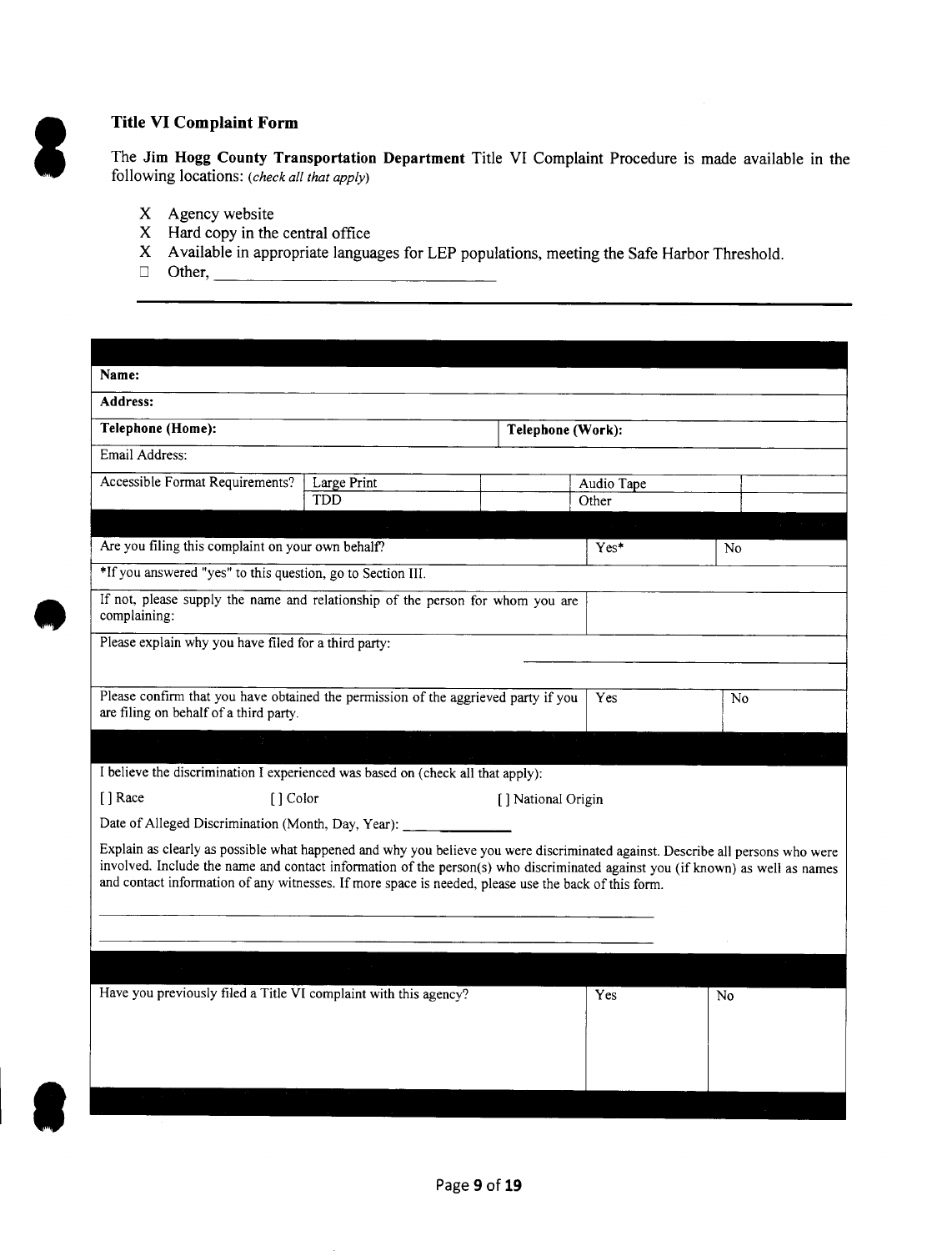

|                                      |                                                                                 | Have you filed this complaint with any other Federal, State, or local agency, or with any Federal or State court? |  |  |
|--------------------------------------|---------------------------------------------------------------------------------|-------------------------------------------------------------------------------------------------------------------|--|--|
| [] Yes                               | $[ ]$ No                                                                        |                                                                                                                   |  |  |
| If yes, check all that apply:        |                                                                                 |                                                                                                                   |  |  |
|                                      | $[ ]$ Federal Agency: $\qquad \qquad$                                           |                                                                                                                   |  |  |
|                                      |                                                                                 |                                                                                                                   |  |  |
|                                      |                                                                                 |                                                                                                                   |  |  |
|                                      |                                                                                 | Please provide information about a contact person at the agency/court where the complaint was filed.              |  |  |
| Name:                                |                                                                                 |                                                                                                                   |  |  |
| Title:                               |                                                                                 |                                                                                                                   |  |  |
| Agency:                              |                                                                                 |                                                                                                                   |  |  |
| Address:                             |                                                                                 |                                                                                                                   |  |  |
| Telephone:                           |                                                                                 |                                                                                                                   |  |  |
|                                      | the contract of the contract of the contract of the contract of the contract of |                                                                                                                   |  |  |
| Name of agency complaint is against: |                                                                                 |                                                                                                                   |  |  |
| Contact person:                      |                                                                                 |                                                                                                                   |  |  |
| Title:                               |                                                                                 |                                                                                                                   |  |  |
| Telephone number:                    |                                                                                 |                                                                                                                   |  |  |
|                                      |                                                                                 |                                                                                                                   |  |  |



8

You may attach any written materials or other information that you think is relevant to your complaint. If information is needed in another language, contact (361)527-5835.

Signature and date required below

Signature Date

Please submit this form in person at the address below, or mail this form to:

Jim HoggCounty Transportation Department 209 N. Oak, Hebbronville, TX 78361

If information is needed in another language, contact 361-527-5835.

Para mas informacion en otro idioma, llame este numero 361-527-5835.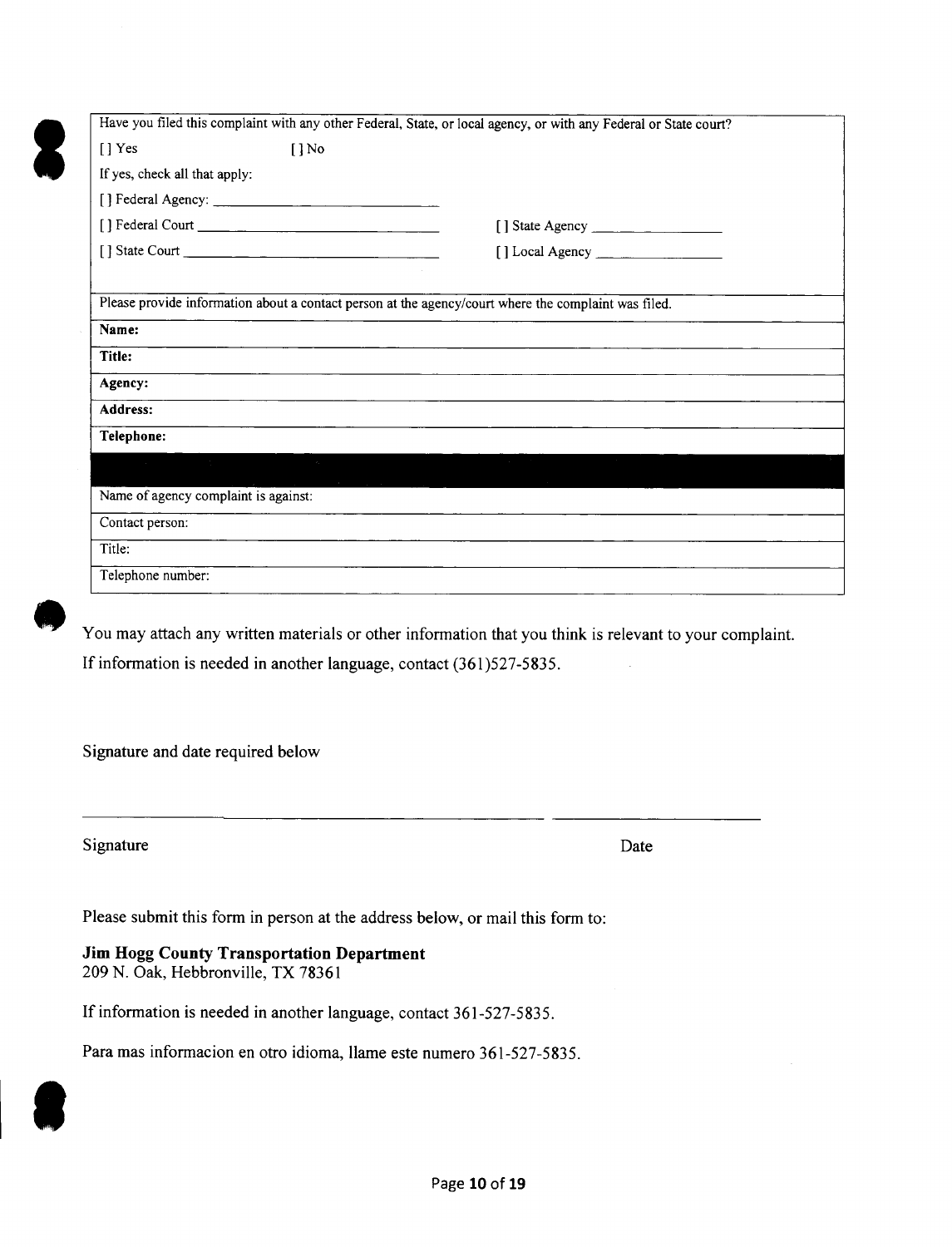The **Jim Hogg County Transportation Department** maintains a list or log of all Title VI investigations, complaints and lawsuits, pertaining to its transit-related activities.

## Check One:

---

There have been no investigations, complaint and/or lawsuits filed against us since the last plan  $\underline{X}$ submission.

There have been investigations, complaints and/or lawsuits filed against us. *See list below. Attach additional information as needed.*

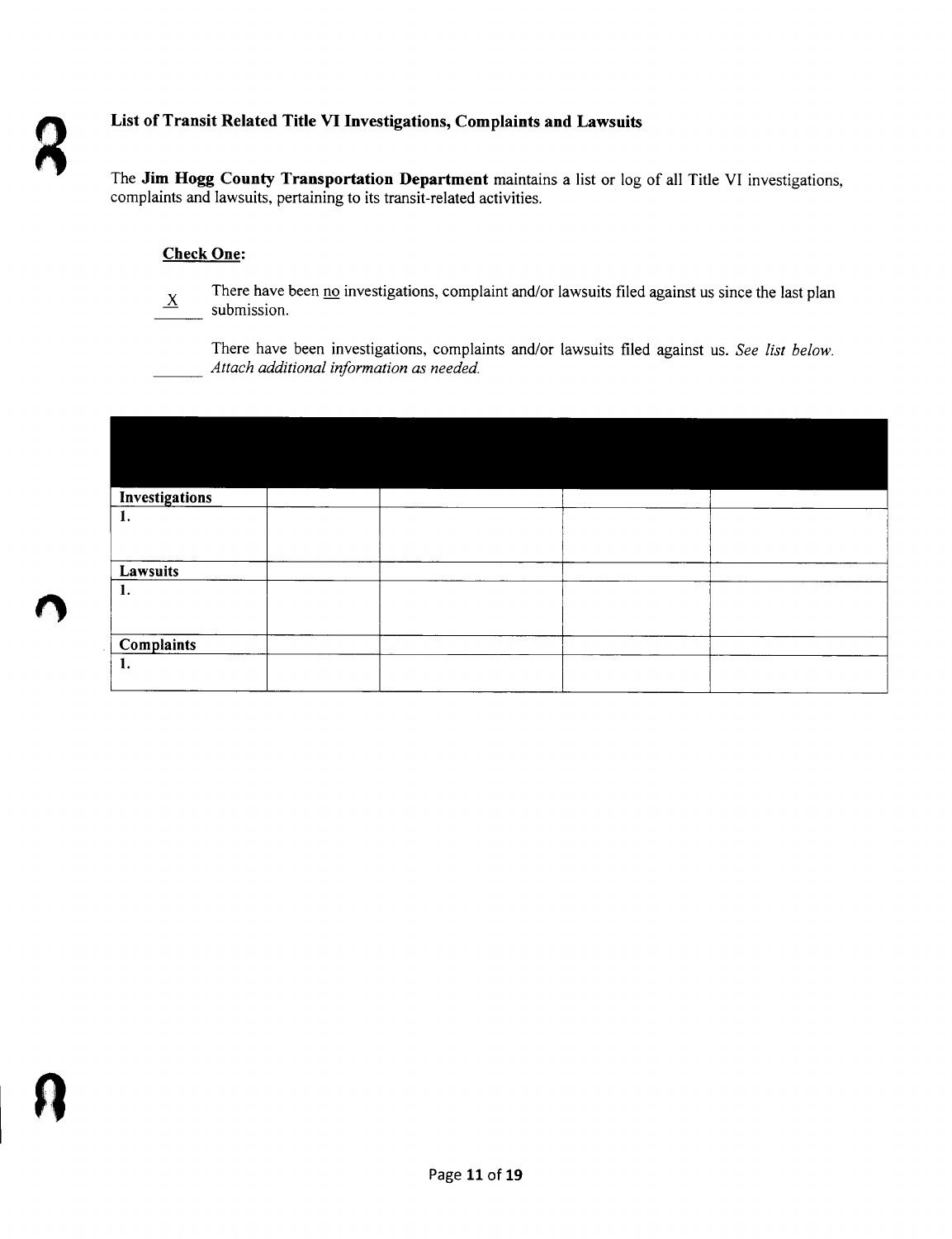## **'l Public Participation Plan**

#### **'" Strategies and Desired Outcomes**

To promote inclusive public participation, the **Jim Hogg County Transportation Department** will employ the following strategies, as appropriate:

- $\checkmark$  Provide for early, frequent and continuous engagement by the public.
- $\checkmark$  Select accessible and varied meeting locations and times
- $\checkmark$  Employ different meeting sizes and formats
- $\checkmark$  Provide childcare and food during meetings, if possible.
- $\checkmark$  Use social media in addition to other resources as a way to gain public involvement
- $\checkmark$  Use radio, television or newspaper ads on stations and in publications that serve LEP populations. Outreach to LEP populations may also include audio programming available on podcasts.
- $\checkmark$  Expand traditional outreach methods by visiting ethnic stores/markets and restaurants, community centers, libraries, faith-based institutions, local festivals, etc.

#### **Public Outreach Activities**

The public outreach and involvement activities conducted by the **Jim Hogg County Transportation Department** since the last Title VI Program submission are summarized in the table below.

| N/A |  | No efforts have been done. |
|-----|--|----------------------------|
|     |  |                            |
|     |  |                            |
|     |  |                            |
|     |  |                            |
|     |  |                            |
|     |  |                            |
|     |  |                            |
|     |  |                            |
|     |  |                            |

**Jim Hogg County Transportation Department** will initiate a plan to engage minority and limited English proficient (LEP) citizens in our county.

- I. Distribute flyers in upcoming events.
- 2. Post flyers on county buildings, pharmacy, grocery stores, etc.
- 3. Publicize in newspapers in our surrounding area and church bulletins.
- 4. Speak to citizens and place flyers in food bags from Food Pantry Elderly Food Giveaways.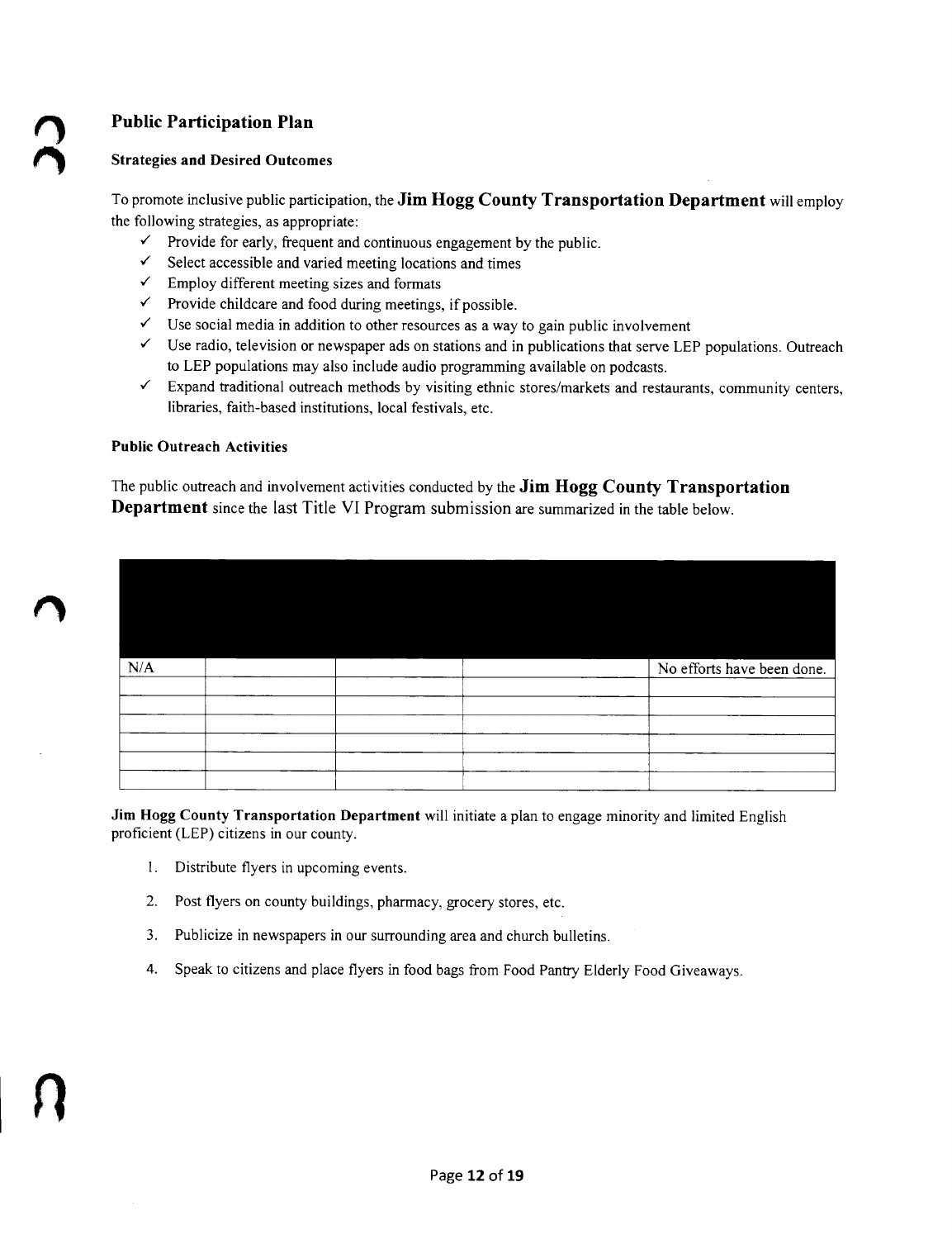## Language Assistance Plan

#### Plan Components

As a recipient of federal US DOT funding, the **Jim Hogg County Transportation Department** is required to take reasonable steps to ensure meaningful access to our programs and activities by limited-English proficient (LEP) persons.

Limited English Proficient (LEP) refers to persons for whom English is not their primary language and who have a limited ability to read, write, speak or understand English. This includes those who have reported to the U.S. Census that they speak English less than very well, not well, or not at all.

The **Jim Hogg County Transportation Department** Language Assistance Plan includes the following elements:

- Item #1: The results of the *Four Factor Analysis,* including a description of the LEP population(s), served.
- Item #2: A description of how language assistance services are provided by language
- Item #3: A description of how LEP persons are informed of the availability of language assistance service
- Item #4: A description of how the language assistance plan is monitored and updated
- Item #5: A description of how employees are trained to provide language assistance to LEP persons

#### Four Factor Analysis Methodology

To determine if an individual is entitled to language assistance and what specific services are appropriate, the Jim Hogg County Transportation Department has conducted a *Four Factor Analysis* of the following areas: I) LEP Demography, 2) Contact Frequency, 3) Importance of Service, and 4) Resources and Costs.

Factor 1: The number or proportion of LEP persons eligible to be served or likely to be encountered by the program or recipient. In addition to the number or proportion of LEP persons served, the Jim Hogg County Transportation Department will identify:

(a) How LEP persons interact with the recipient's agency;

(b) Identification of LEP communities, and assessing the number or proportion of LEP persons from each language group to determine the appropriate language services for each language;

(c) The literacy skills of LEP populations in their native languages, in order to determine whether translation of documents will be an effective practice; and

(d) Whether LEP persons are underserved by the recipient due to language barriers.

Factor 2: The frequency with which LEP persons come into contact with the program.: Identifies and assesses the frequency Jim Hogg County Transportation Department staff comes into contact with LEP persons. Examples of contact could include:

(a) Use of bus and rail service;

- (b) Purchase of tickets through vending machines, outlets, websites, and over the phone;
- (c) Participation in public meetings;
- (d) Customer service interactions;
- (e) Ridership surveys;
- (f) Operator surveys.

n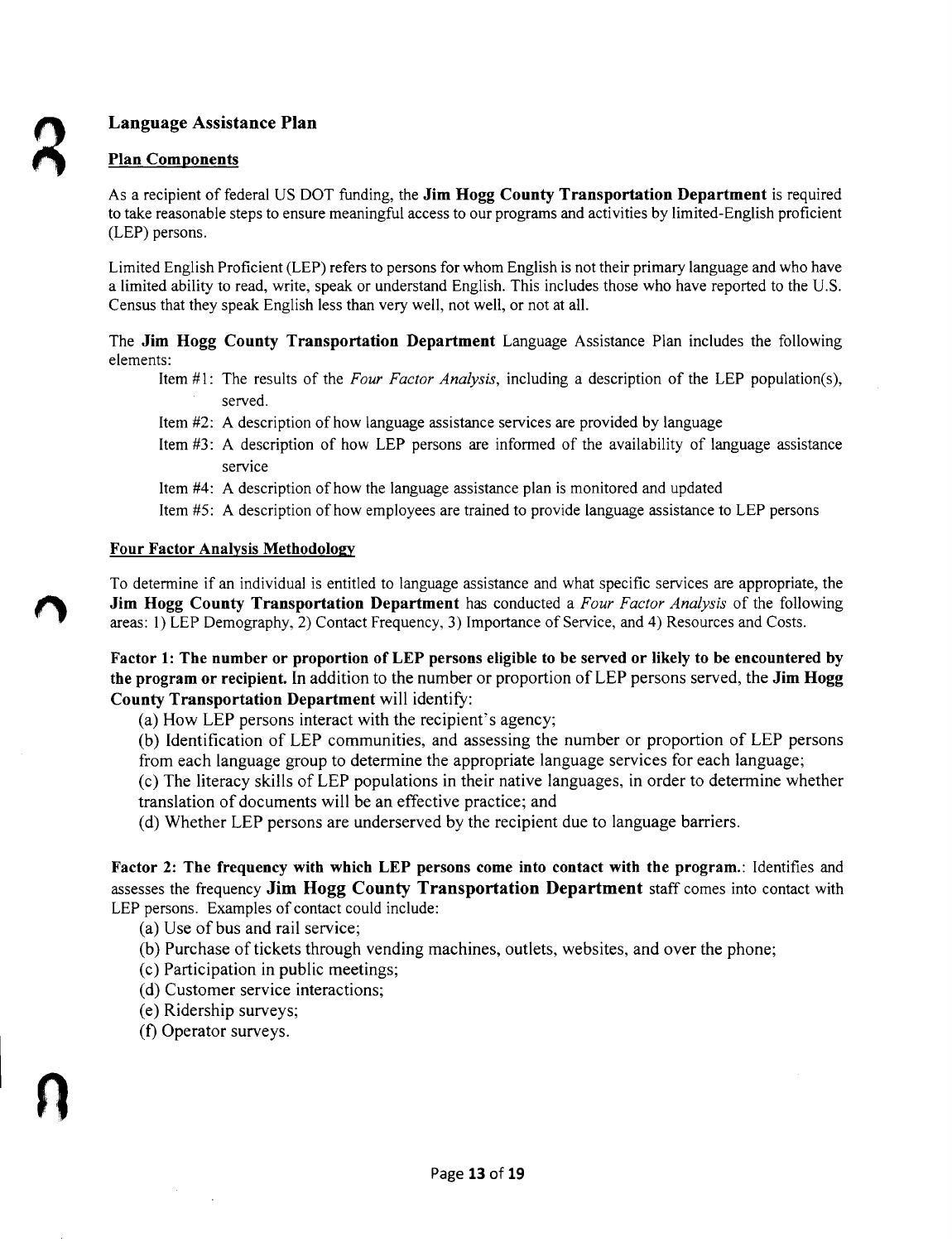Factor 3: The nature and importance of the program, activity, or service provided by the program to people's lives. Generally speaking, the more important the program, the more frequent the contact and the likelihood that language services will be needed.

This section discusses how the Jim Hogg County Transportation Department program and services impact the lives of person's within the community. The Jim Hogg County Transportation Department will specify the community organizations that serve LEP persons, if available.

Factor 4: The resources available to the recipient for LEP outreach, as well as the costs associated with that outreach. Resource and cost issues can often be reduced by technological advances, reasonable business practices, and the sharing of language assistance materials and services among and between recipients, advocacy groups, LEP populations and Federal agencies. Large entities and those entities serving a significant number of LEP persons should ensure that their resource limitations are well substantiated before using this factor as a reason to limit language assistance.

The summary below discusses the low cost methods the Jim Hogg County Transportation Department uses to provide outreach to LEP persons as well as train staff (and transit provider/lessee, if applicable) on Title VI and LEP principles.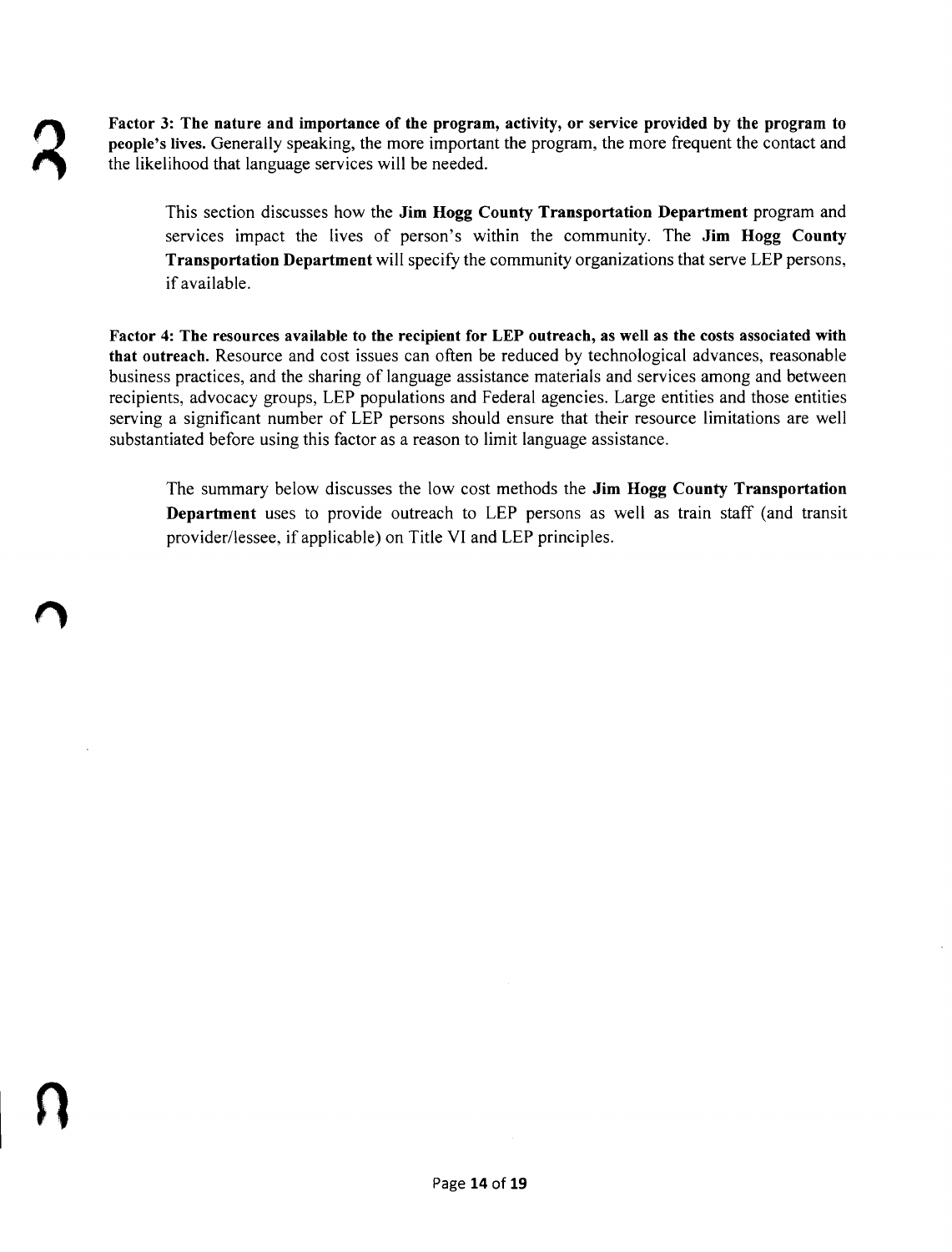## **Language Assistance Plan**

Item #1 - Results of the Four Factor Analysis *(including a description of the LEP population(s) served)* 

Factor 1: The number or proportion of LEP persons eligible to be served or likely to be encountered. The North East Texas Regional Mobility Authority staff reviewed the 2010 U.S. Census Report and determined that of 4,760 persons Over the age of 5 years old in Jim Hogg County Transportation Program (84.6%) of the population

Speak a language other than English. According to the Jim Hogg independent School District (92.6%)

Speak Spanish. English is (7.4%), Other Indo-European language 0.00% Asian & Pacific Islander 0.00%

and is 0.10%.

Factor 2: The frequency with which LEP persons come into contact with the program.

**Jim Hogg County Transportation Department** staff reviewed the frequency of contacts with LEP persons and found that Jim Hogg County Transportation Program has no request for interpreters and no request for translated program documents.

The Office and bus/van drivers have contact with LEP persons on a daily basis.

Factor 3: The nature and importance of the program, activity, or service provided by the programto people's lives.

**Jim Hogg County Transportation Department** staff reviewed the nature and importance of the service and found that there is a large concentration of LEP individuals in the service area for Jim Hogg County Transit Program. The overwhelming majority of population, (92.6%) speak only Spanish. The Jim Hogg County Transit Program staff and drivers are most likely to encounter LEP individuals through bus/van rides, office visits and phone conversations on a daily basis.

Factor 4: The resources available for LEP outreach, as well as the costs associated with that outreach.

The **Jim Hogg County Transportation Department** reviewed its available resources for LEP outreach and found that if the need should arise and contacted local citizens they would be willing to provide voluntary Spanish translation. Other language if needed would be provided through a telephone interpreter of which the County would pay a fee.

Item # 2 - Description of how Language Assistance Services are Provided, by Language

Language Assistance Services are provided if needed. The assistance will be provided through a telephone interpreter of which the county would pay a fee. Jim Hogg County Transportation Department staff are all bilingual and are able to assist non English speaking clients daily.

Item # 3 - Description of how LEP Persons are Informed of the Availability of Language Assistance Service

Jim Hogg County Transportation Department LEP clients are informed of the availability of Language assistance service by website, posted flyers on the Jim Hogg County courthouse bulletin board, Jim Hogg County Nutrition Center, Library. Also at any public meetings.

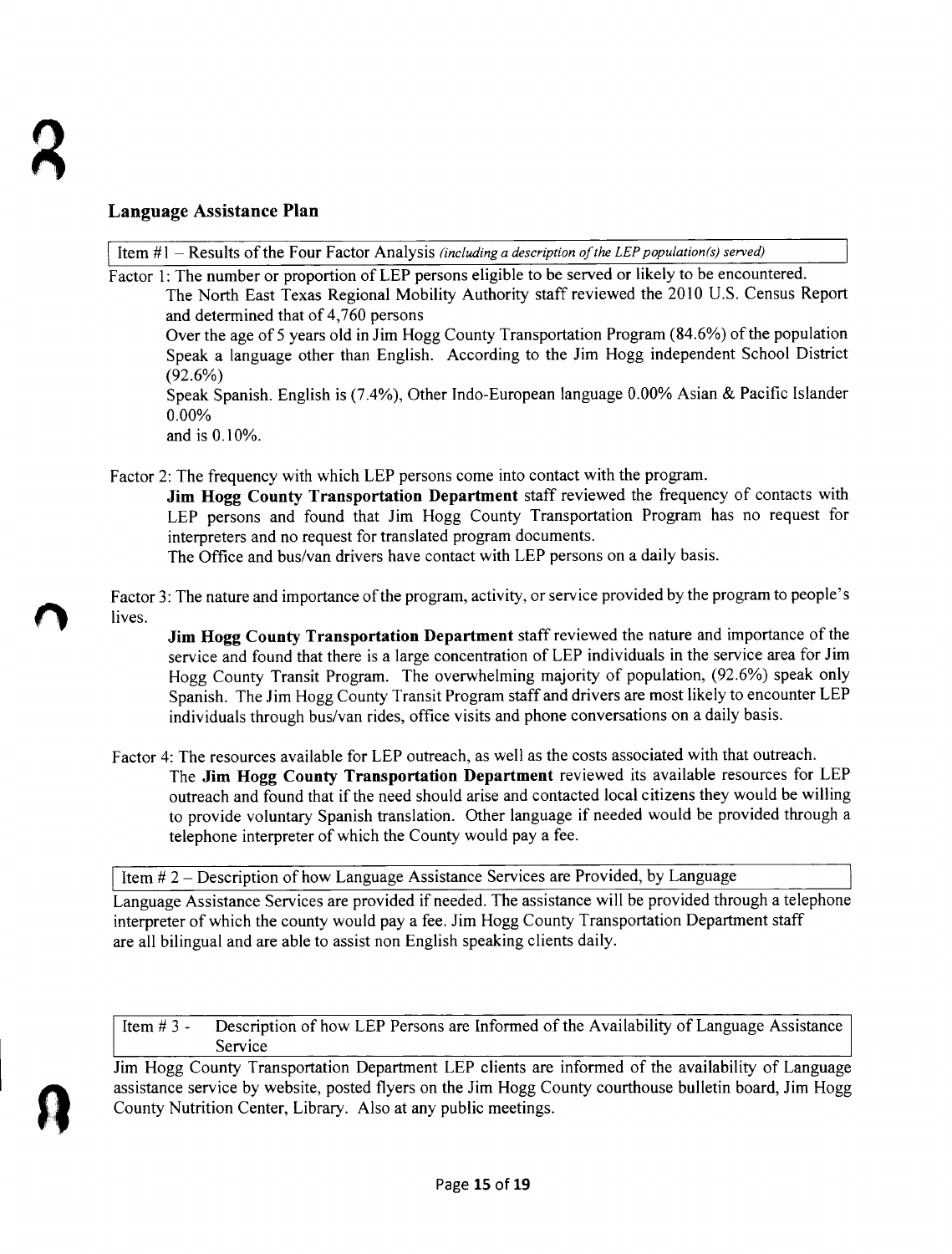

Item  $# 4$  – Description of how the Language Assistance Plan is Monitored and Updated Jim Hogg County Transportation Department Language Assistance is monitored and updated by Director as needed.

Item # 5 - Description of how Employees are Trained to Provide Language Assistance to LEP Persons Jim Hogg County Transportation Employees are trained to provide language assistance to LEP person Upon being hired and during staff meetings for updates for the program.

As a result of the Four Factor Analysis, Jim Hogg County Transportation determined that the following vital documents are needed and will be available in Spanish.

- Notice to the Public
- Complaint form
- Complaint Procedures

The following vital documents in the English version will have the sentence "If information is needed in another language, then contact 361-527-5835" in Spanish.

- Notice to the Public
- Complaint form
- Complaint Procedures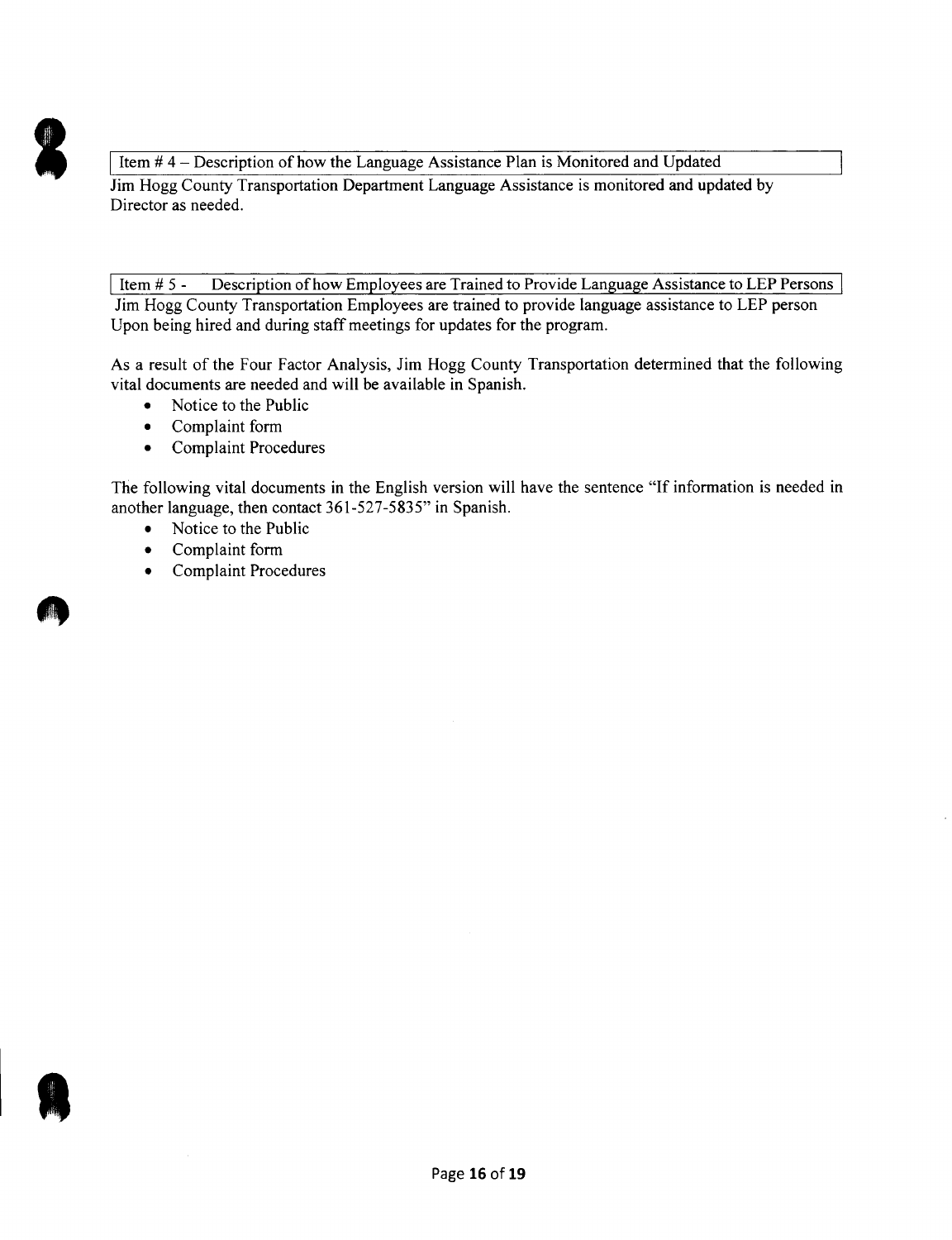$\bigcap$ 

| Mark this box if you read or speak English                                     | English    |
|--------------------------------------------------------------------------------|------------|
| Marque esta casilla si lee o habla español                                     | Spanish    |
| Kos lub voj no yog koj paub twm thiab hais lus Hmoob                           | Hmong      |
| 如果说中国在方框内打勾                                                                    | Chinese    |
| Xin ñaùnh daáu vaøo oâ naøy neáu quyù vò bieát ñoïc vaø noùi ñöôïc Vieät Ngöõ. | Vietnamese |
| 당신이한국어말할경우이 상자를표시                                                              | Korean     |
| Markahan itong kuwadrado kung kayo ay marunong magbasa o magsalita ng Tagalog. | Tagalog    |
| Kreuzen Sie dieses Kästchen an, wenn Sie Deutsch lesen oder sprechen           | German     |
| Отметить этот флажок, если вы говорите по-русски                               | Russian    |
| Означите ову кућицу ако говорите српски                                        | Serbian    |
| आप हिंदी बोलते हैं तो इस बक्से को चिह्नित करें                                 | Hindi      |
| پر نشان لگائیں تو اس باکس بولتے ہیں اردو اگر آپ                                | Urdu       |

 $\sim$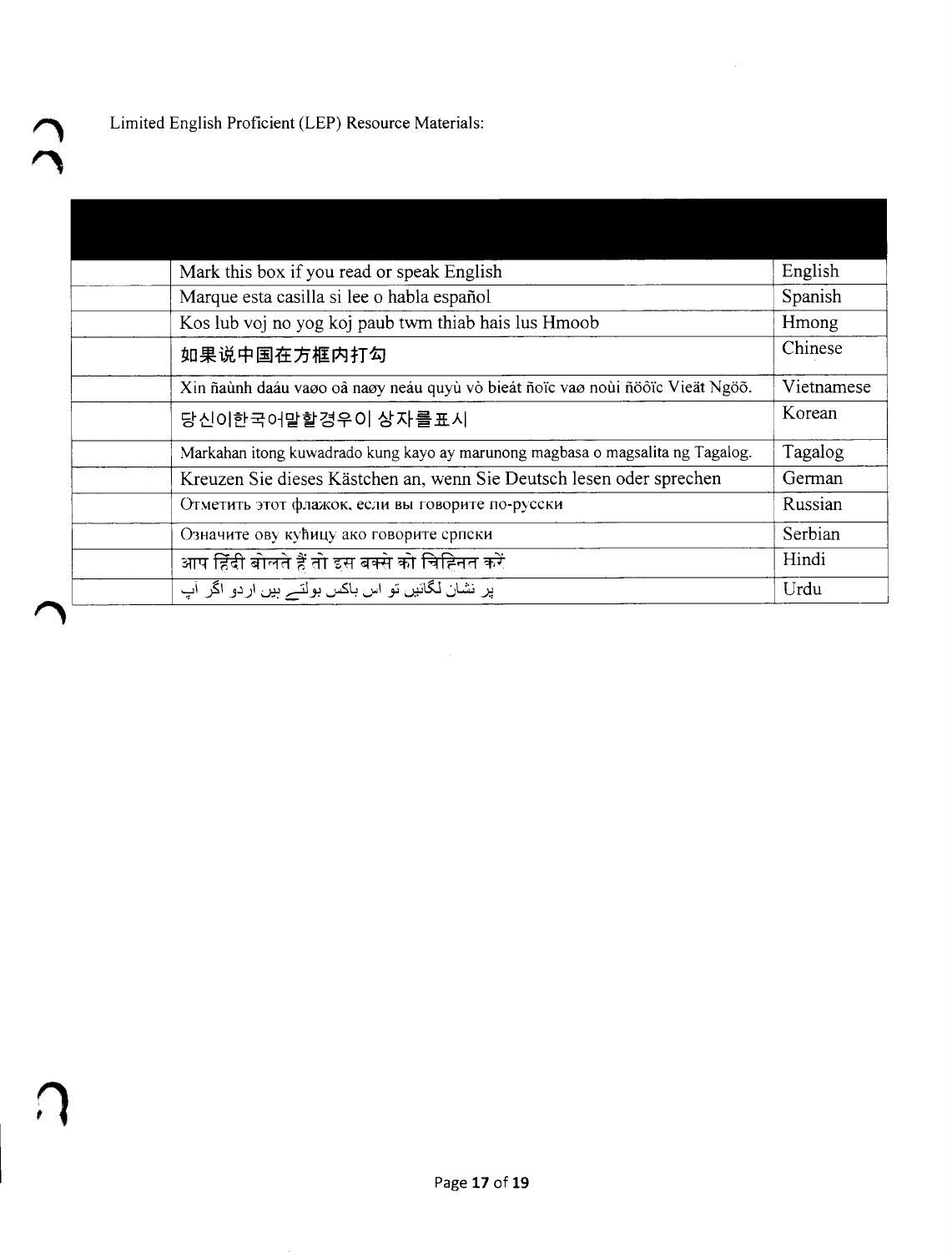## *"/ Speak"* **Language Identification Card**

Note: For additional languages visit the US Census Bureau website http://www.lep.gov/ISpeakCards2004.pdf

## **Log of LEP Encounters**

## Minority Representation Information

Recipients that have transit-related, non-elected planning boards, advisory councils or committees, or similar committees, the membership of which is selected by the recipient, must provide a table depicting the racial breakdown of the membership of those committees, and a description of efforts made to encourage the participation of minorities on such committees.

# I

n

## A. Minority Representation Table

## Table Depicting Membership of Board, Committees, Councils, Broken Down by Race

| $\frac{0}{6}$ |               | $\%$          | $\%$          | $\frac{0}{6}$ |  |
|---------------|---------------|---------------|---------------|---------------|--|
| $\%$          | $\frac{0}{6}$ | $\frac{0}{6}$ | $\frac{0}{6}$ | $\frac{0}{6}$ |  |
|               |               | $\frac{0}{6}$ |               |               |  |

Jim Hogg County Transportation does not have a non-elected transit-related committee or council.

## B. Efforts to Encourage Minority Participation

There are no efforts to encourage Minority Participation because there are no non-elected transitrelated boards, committees, or councils.

Jim Hogg County Transportation does not provide funding to subrecipients.